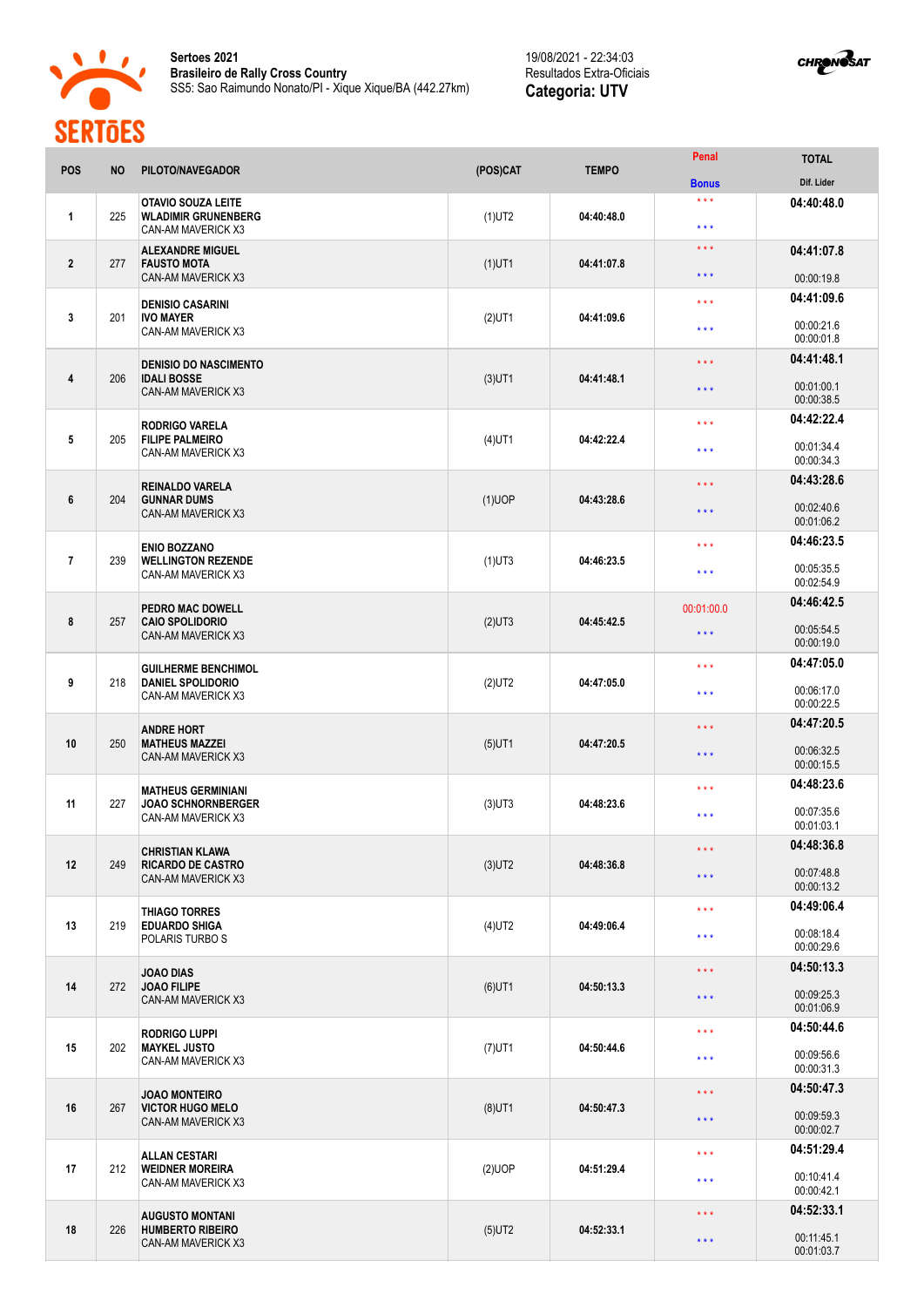| 19 | 275 | <b>LUIZ CLAUDIO PARENTE</b><br><b>RICARDO AMORIM</b> | $(1)$ UOV  | 04:52:44.5 | $***$                   | 04:52:44.5               |
|----|-----|------------------------------------------------------|------------|------------|-------------------------|--------------------------|
|    |     | CAN-AM MAVERICK X3                                   |            |            | $\star \star \star$     | 00:11:56.5<br>00:00:11.4 |
|    |     | <b>ARISTIDES MAFRA</b>                               |            |            | $\star\star\star$       | 04:53:13.8               |
| 20 | 217 | <b>BRENO REZENDE</b><br><b>CAN-AM MAVERICK X3</b>    | $(9)$ UT1  | 04:53:13.8 | $\star$ $\star$ $\star$ | 00:12:25.8<br>00:00:29.3 |
|    |     | <b>LEONARDO CASTRO</b>                               |            |            | $\star$ $\star$ $\star$ | 04:54:47.1               |
| 21 | 232 | <b>JOAO VICTOR RIBEIRO</b><br>CAN-AM MAVERICK X3     | $(6)$ UT2  | 04:54:47.1 | $\star \star \star$     | 00:13:59.1<br>00:01:33.3 |
|    |     | <b>EDU PIANO</b>                                     |            |            | $\star$ $\star$ $\star$ | 04:54:53.7               |
| 22 | 214 | <b>SOLON MENDES</b><br>CAN-AM MAVERICK X3            | $(3)$ UOP  | 04:54:53.7 | $\star \star \star$     | 00:14:05.7<br>00:00:06.6 |
|    |     | <b>GABRIEL CESTARI</b>                               |            |            | $\star \star \star$     | 04:56:09.6               |
| 23 | 211 | <b>JHONATAN ARDIGO</b><br>CAN-AM MAVERICK X3         | $(7)$ UT2  | 04:56:09.6 | $\star$ $\star$ $\star$ | 00:15:21.6<br>00:01:15.9 |
|    |     | <b>WILKER CAMPOS</b>                                 |            |            | $\star \star \star$     | 04:56:14.5               |
| 24 | 264 | <b>LAURO SOBREIRA</b><br>CAN-AM MAVERICK X3          | $(8)$ UT2  | 04:56:14.5 | $\star \star \star$     | 00:15:26.5<br>00:00:04.9 |
|    |     | <b>MARCOS FINATO</b>                                 |            |            | $\star\star\star$       | 04:57:02.0               |
| 25 | 252 | <b>GUILHERME HOLANDA</b><br>CAN-AM MAVERICK X3       | $(2)$ UOV  | 04:57:02.0 | $\star \star \star$     | 00:16:14.0<br>00:00:47.5 |
|    |     | <b>LEANDRO TORRES</b>                                |            |            | $\star$ $\star$ $\star$ | 04:57:48.9               |
| 26 | 208 | <b>JOAO ARENA</b><br>POLARIS TURBO S                 | $(4)$ UOP  | 04:57:48.9 | $\star \star \star$     | 00:17:00.9<br>00:00:46.9 |
|    |     | <b>EUCLIDES BENVENUTI</b>                            |            |            | $\star \star \star$     | 04:57:54.9               |
| 27 | 251 | <b>HENRY RITTER</b><br>CAN-AM MAVERICK X3            | $(3)$ UOV  | 04:57:54.9 | $\star \star \star$     | 00:17:06.9<br>00:00:06.0 |
|    |     | <b>MARKUS DE WIT</b>                                 |            |            | $\star\star\star$       | 04:58:00.1               |
| 28 | 215 | <b>GIOVANI BORDIN</b><br>CAN-AM MAVERICK X3          | $(9)$ UT2  | 04:58:00.1 | $* * *$                 | 00:17:12.1<br>00:00:05.2 |
|    |     |                                                      |            |            |                         |                          |
|    |     | <b>LEANDRO FRACASSI</b>                              |            |            | 00:01:00.0              | 04:58:05.7               |
| 29 | 253 | <b>EDU COSTA</b><br>CAN-AM MAVERICK X3               | $(4)$ UT3  | 04:57:05.7 | $\star\star\star$       | 00:17:17.7<br>00:00:05.6 |
|    |     | <b>THIAGO FRAGA</b>                                  |            |            | $\star$ $\star$ $\star$ | 04:58:08.1               |
| 30 | 262 | <b>ALVARO AMARANTE</b><br>CAN-AM MAVERICK X3         | $(5)$ UT3  | 04:58:08.1 | $\star \star \star$     | 00:17:20.1<br>00:00:02.4 |
|    |     | <b>SILVIO MARTINS</b>                                |            |            | $\star$ $\star$ $\star$ | 04:58:12.2               |
| 31 | 233 | <b>WINICIUS MARTINS</b><br>CAN-AM MAVERICK X3        | $(4)$ UOV  | 04:58:12.2 | $\star$ $\star$ $\star$ | 00:17:24.2<br>00:00:04.1 |
|    |     | <b>CASEY CURRIE</b>                                  |            |            | $\star$ $\star$ $\star$ | 05:00:58.0               |
| 32 | 278 | <b>SEAN LAXON</b><br>POLARIS RZR PRO XP              | $(10)$ UT1 | 05:00:58.0 | $***$                   | 00:20:10.0<br>00:02:45.8 |
|    |     | <b>DANIEL MAHSEREDJIAN</b>                           |            |            | $\star$ $\star$ $\star$ | 05:02:23.4               |
| 33 | 265 | <b>CESAR PEREIRA</b><br>CAN-AM MAVERICK X3           | $(11)$ UT1 | 05:02:23.4 | $\star$ $\star$ $\star$ | 00:21:35.4<br>00:01:25.4 |
|    |     | <b>CRISTIAN DOMECG</b>                               |            |            | $\star$ $\star$ $\star$ | 05:02:56.3               |
| 34 | 231 | <b>JOAO LUIS STAL</b><br>CAN-AM MAVERICK X3          | $(10)$ UT2 | 05:02:56.3 | $\star$ $\star$ $\star$ | 00:22:08.3<br>00:00:32.9 |
|    |     | <b>LUIS CARLOS NACIF</b>                             |            |            | $\star$ $\star$ $\star$ | 05:05:15.0               |
| 35 | 269 | <b>FAUSTO DALLAPE</b><br>CAN-AM MAVERICK X3          | $(5)$ UOV  | 05:05:15.0 | $\star$ $\star$ $\star$ | 00:24:27.0<br>00:02:18.7 |
|    |     | <b>LELIO CARNEIRO</b>                                |            |            | $\star\star\star$       | 05:06:00.0               |
| 36 | 243 | <b>WEBERTH MOREIRA</b><br>CAN-AM MAVERICK X3         | $(6)$ UT3  | 05:06:00.0 | $\star$ $\star$ $\star$ | 00:25:12.0<br>00:00:45.0 |
|    |     | <b>DANIEL GONCALVES</b>                              |            |            | $\star \star \star$     | 05:06:09.7               |
| 37 | 247 | <b>MARCELO CARESTIATO</b><br>CAN-AM MAVERICK X3      | $(6)$ UOV  | 05:06:09.7 | $\star$ $\star$ $\star$ | 00:25:21.7<br>00:00:09.7 |
| 38 | 268 | <b>RICARDO MARIOTTI</b><br><b>GABRIEL BISSOTTO</b>   | $(7)$ UOV  | 05:06:11.2 | $\star \star \star$     | 05:06:11.2               |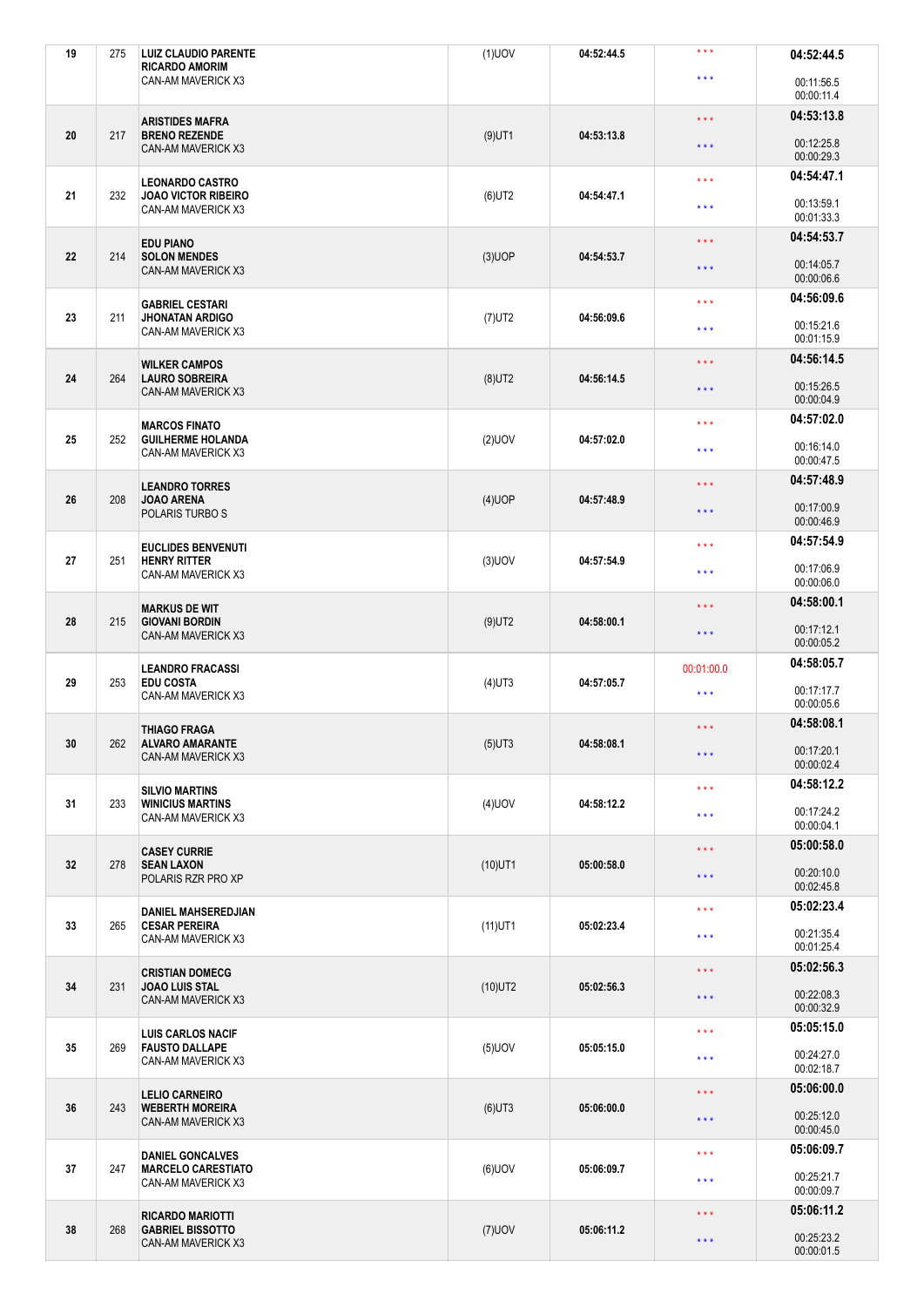| 39 | 271 | <b>FILIPE CAMEIRINHA</b><br><b>NUNO MIGUEL FERNANDES</b> | $(12)$ UT1 | 05:06:17.7 | $***$                   | 05:06:17.7               |
|----|-----|----------------------------------------------------------|------------|------------|-------------------------|--------------------------|
|    |     | CAN-AM MAVERICK X3                                       |            |            | $\star \star \star$     | 00:25:29.7<br>00:00:06.5 |
|    |     | <b>ALEX BUCHHEIM</b>                                     |            |            | $\star \star \star$     | 05:07:24.1               |
| 40 | 237 | <b>MIGUEL FALCAO</b><br>CAN-AM MAVERICK X3               | $(8)$ UOV  | 05:07:24.1 | $\star$ $\star$ $\star$ | 00:26:36.1<br>00:01:06.4 |
|    |     | <b>JOSE DAGOBERTO DE MELO</b>                            |            |            | 00:06:00.0              | 05:09:00.4               |
| 41 | 274 | <b>HUGO DE ARAUJO</b><br>CAN-AM MAVERICK X3              | $(11)$ UT2 | 05:03:00.4 | $\star \star \star$     | 00:28:12.4<br>00:01:36.3 |
|    |     | <b>JOSE RUFINO NETO</b>                                  |            |            | $\star \star \star$     | 05:10:16.5               |
| 42 | 221 | <b>JOSE ARISTOTELES FIUZA</b><br>CAN-AM MAVERICK X3      | $(5)$ UOP  | 05:10:16.5 | $\star \star \star$     | 00:29:28.5<br>00:01:16.1 |
| 43 | 244 | WANDER GARCEZ<br><b>FABIO ZELLER</b>                     | $(9)$ UOV  | 05:10:34.2 | $\star \star \star$     | 05:10:34.2               |
|    |     | CAN-AM MAVERICK X3                                       |            |            | $\star$ $\star$ $\star$ | 00:29:46.2<br>00:00:17.7 |
| 44 | 290 | <b>DANIEL MASILI GOMES</b><br><b>HELDER SIQUEIRA</b>     | $(10)$ UOV | 05:13:32.1 | $\star \star \star$     | 05:13:32.1               |
|    |     | CAN-AM MAVERICK X3                                       |            |            | $\star \star \star$     | 00:32:44.1<br>00:02:57.9 |
|    |     | <b>BRUNO LEONARDO</b>                                    |            |            | $\star \star \star$     | 05:14:55.3               |
| 45 | 240 | PEDRO EURICO<br>CAN-AM MAVERICK X3                       | $(7)$ UT3  | 05:14:55.3 | $***$                   | 00:34:07.3<br>00:01:23.2 |
|    |     | <b>DALTRO MARONEZI</b>                                   |            |            | $\star \star \star$     | 05:15:28.9               |
| 46 | 263 | <b>LUCIANI MARONEZI</b><br>CAN-AM MAVERICK X3            | $(11)$ UOV | 05:15:28.9 | $\star \star \star$     | 00:34:40.9<br>00:00:33.6 |
|    |     | <b>LUIS TIBURCIO DE MELO</b>                             |            |            | $\star \star \star$     | 05:15:34.6               |
| 47 | 223 | <b>ARTUR TEIXEIRA</b><br>CAN-AM MAVERICK X3              | $(12)$ UT2 | 05:15:34.6 | $\star \star \star$     | 00:34:46.6<br>00:00:05.7 |
|    |     | <b>PAULO CLOSS</b>                                       |            |            | $\star \star \star$     | 05:23:17.2               |
| 48 | 276 | <b>PAULO EDGAR CLOSS</b><br>CAN-AM MAVERICK X3           | $(12)$ UOV | 05:23:17.2 | $\star \star \star$     | 00:42:29.2<br>00:07:42.6 |
|    |     | <b>FABIO PIRONDI</b>                                     |            |            | $\star \star \star$     | 05:23:46.9               |
|    |     |                                                          |            |            |                         |                          |
| 49 | 222 | <b>MARCELO RITTER</b><br>CAN-AM MAVERICK X3              | $(13)$ UT2 | 05:23:46.9 | $\star$ $\star$ $\star$ | 00:42:58.9<br>00:00:29.7 |
|    |     | <b>HELENA DEYAMA</b>                                     |            |            | 00:04:00.0              | 05:24:27.6               |
| 50 | 248 | <b>CRISTINA POSSETTI</b><br>CAN-AM MAVERICK X3           | $(13)$ UOV | 05:20:27.6 | $\star$ $\star$ $\star$ | 00:43:39.6<br>00:00:40.7 |
|    |     | <b>GILVANDO BARBOSA</b>                                  |            |            | $\star \star \star$     | 05:24:33.5               |
| 51 | 281 | <b>GEORGE HAMILTON</b><br>CAN-AM MAVERICK X3             | $(8)$ UT3  | 05:24:33.5 | $\star$ $\star$ $\star$ | 00:43:45.5<br>00:00:05.9 |
|    |     | PEDRO HENRIQUE TEIXEIRA                                  |            |            | $\star \star \star$     | 05:25:43.1               |
| 52 | 256 | <b>PAULO HENRIQUE COSTA</b><br>CAN-AM MAVERICK X3        | $(9)$ UT3  | 05:25:43.1 | $***$                   | 00:44:55.1<br>00:01:09.6 |
|    |     | <b>GUSTAVO ZANFORLIN</b>                                 |            |            | $\star \star \star$     | 05:26:05.2               |
| 53 | 235 | <b>ANDRE MUNHOZ</b><br>CAN-AM MAVERICK X3                | $(14)$ UT2 | 05:26:05.2 | $\star$ $\star$ $\star$ | 00:45:17.2<br>00:00:22.1 |
|    |     | <b>MARYO KEMPES</b>                                      |            |            | $\star$ $\star$ $\star$ | 05:26:38.9               |
| 54 | 255 | <b>JOSE DE DEUS BARBOSA</b><br>CAN-AM MAVERICK X3        | $(10)$ UT3 | 05:26:38.9 | $\star$ $\star$ $\star$ | 00:45:50.9<br>00:00:33.7 |
|    |     | <b>NELSON PIQUET</b>                                     |            |            | $\star \star \star$     | 05:28:04.0               |
| 55 | 224 | <b>FLAVIO FRANCA</b><br>CAN-AM MAVERICK X3               | $(15)$ UT2 | 05:28:04.0 | $\star \star \star$     | 00:47:16.0<br>00:01:25.1 |
|    |     | <b>RICARDO FRAGNANI</b>                                  |            |            | $\star$ $\star$ $\star$ | 05:28:23.0               |
| 56 | 258 | <b>FERNANDO HENRIQUE BETTIN</b><br>CAN-AM MAVERICK X3    | $(11)$ UT3 | 05:28:23.0 | $\star$ $\star$ $\star$ | 00:47:35.0<br>00:00:19.0 |
|    |     | <b>LEONARDO ISHIZUKA</b>                                 |            |            | $\star \star \star$     | 05:28:51.3               |
| 57 | 291 | <b>CLAUDIO BIENEMANN</b><br>CAN-AM MAVERICK X3           | $(12)$ UT3 | 05:28:51.3 | $\star$ $\star$ $\star$ | 00:48:03.3<br>00:00:28.3 |
| 58 | 280 | <b>ITALO SANTIAGO</b><br>LINCOLN DIEGO CIRQUEIRA         | $(13)$ UT3 | 05:29:54.2 | $\star \star \star$     | 05:29:54.2               |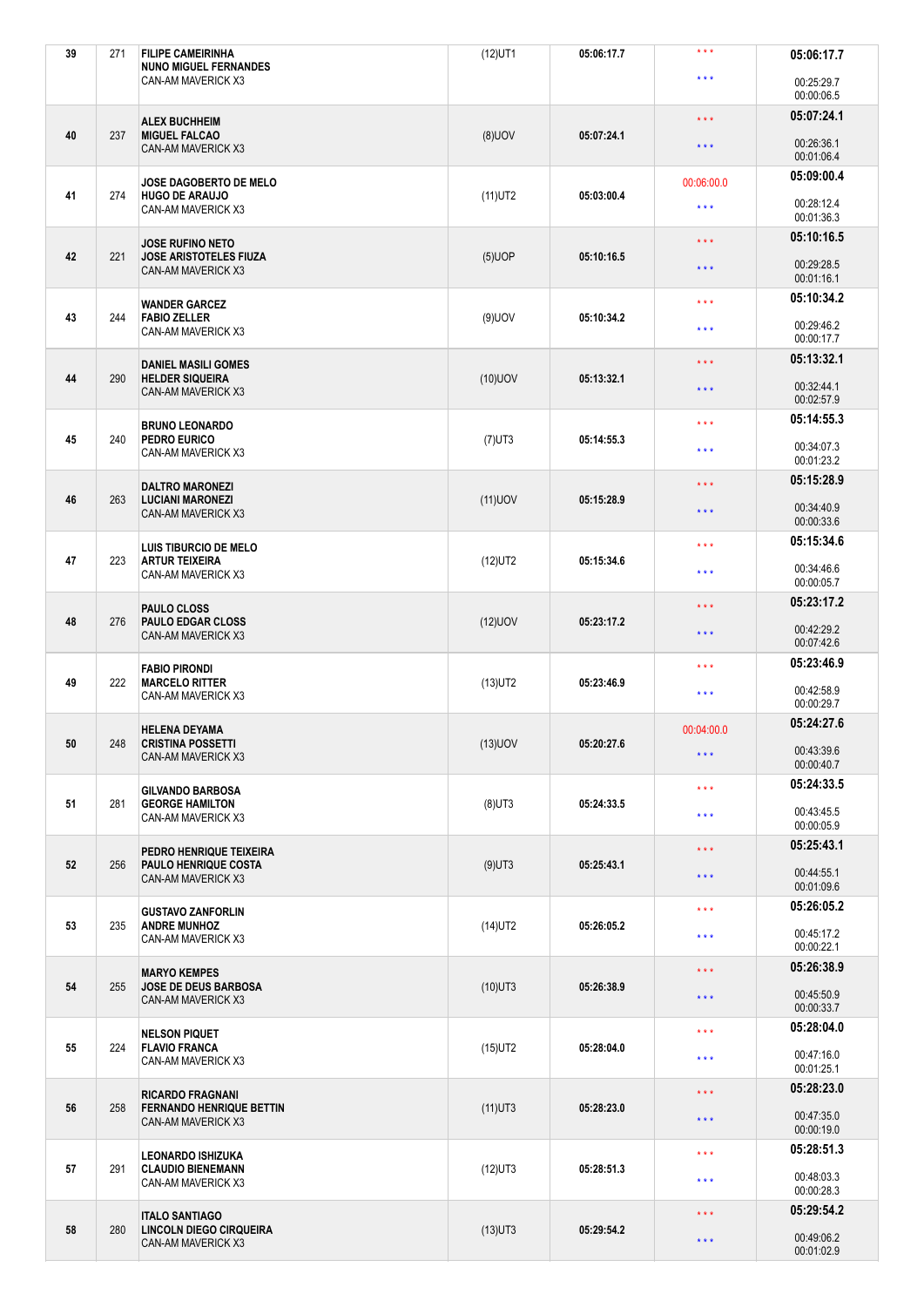| 59 | 273 | <b>EDUARDO MARINI</b><br><b>GABRIEL MARTINS</b>    | $(16)$ UT2 | 05:30:15.0 | 00:01:00.0              | 05:31:15.0               |
|----|-----|----------------------------------------------------|------------|------------|-------------------------|--------------------------|
|    |     | CAN-AM MAVERICK X3                                 |            |            | $\star \star \star$     | 00:50:27.0<br>00:01:20.8 |
|    |     | <b>EDUARDO TEIXEIRA</b>                            |            |            | 00:08:00.0              | 05:32:13.1               |
| 60 | 284 | <b>TULIO TANIGUCHI</b><br>CAN-AM MAVERICK X3       | $(14)$ UOV | 05:24:13.1 | $\star \star \star$     | 00:51:25.1<br>00:00:58.1 |
|    |     | <b>FABRICIO GOMES</b>                              |            |            | $\star \star \star$     | 05:32:42.7               |
| 61 | 288 | <b>THAYS AMELIA</b><br>CAN-AM MAVERICK X3          | $(14)$ UT3 | 05:32:42.7 | $\star \star \star$     | 00:51:54.7<br>00:00:29.6 |
|    |     | <b>WAGNER JOVENAL</b>                              |            |            | $\star \star \star$     | 05:40:53.7               |
| 62 | 242 | <b>FLAVIO TOLEDO</b><br>CAN-AM MAVERICK X3         | $(15)$ UT3 | 05:40:53.7 | $\star \star \star$     | 01:00:05.7<br>00:08:11.0 |
|    |     | <b>ARNALDO MONTEIRO</b>                            |            |            | $***$                   | 05:41:48.8               |
| 63 | 279 | <b>NUNO MORAIS</b><br>CAN-AM MAVERICK X3           | $(15)$ UOV | 05:41:48.8 | $\star \star \star$     | 01:01:00.8<br>00:00:55.1 |
|    | 245 | <b>MIGUEL MARIOTTI</b>                             |            |            | $\star \star \star$     | 05:42:44.3               |
| 64 |     | <b>CLAUDIO RIESER</b><br>CAN-AM MAVERICK X3        | $(16)$ UT3 | 05:42:44.3 | $\star \star \star$     | 01:01:56.3<br>00:00:55.5 |
|    |     | <b>CARLOS EDUARDO MELO</b>                         |            |            | $\star \star \star$     | 05:46:52.2               |
| 65 | 241 | <b>GEORGE MARTINS</b><br>CAN-AM MAVERICK X3        | $(6)$ UOP  | 05:46:52.2 | $\star \star \star$     | 01:06:04.2<br>00:04:07.9 |
|    |     | <b>MARCELO WEYNE</b>                               |            |            | $\star\star\star$       | 05:52:35.3               |
| 66 | 286 | <b>ANDRE BALLA</b><br>CAN-AM MAVERICK X3           | $(16)$ UOV | 05:52:35.3 | $\star \star \star$     | 01:11:47.3<br>00:05:43.1 |
|    |     | <b>JOAO PEDRO FRANCIOSI</b>                        |            |            | $\star \star \star$     | 06:05:56.6               |
| 67 | 220 | <b>CESAR VALANDRO</b><br>CAN-AM MAVERICK X3        | $(17)$ UT2 | 06:05:56.6 | $***$                   | 01:25:08.6<br>00:13:21.3 |
|    |     | <b>PEDROQUEIROLO</b>                               |            |            | $\star \star \star$     | 06:11:00.3               |
| 68 | 260 | <b>GUILHERME TROMBINI</b><br>CAN-AM MAVERICK X3    | $(7)$ UOP  | 06:11:00.3 | $\star \star \star$     | 01:30:12.3<br>00:05:03.7 |
|    |     | <b>ROBERTO KELLER</b>                              |            |            | $***$                   | 06:21:50.5               |
| 69 | 207 | <b>RICARDO MAGNAGO</b><br>CAN-AM MAVERICK X3       | $(18)$ UT2 | 06:21:50.5 | $\star \star \star$     | 01:41:02.5<br>00:10:50.2 |
|    |     |                                                    |            |            |                         | 06:59:05.5               |
|    |     | <b>RICARDO GALLI</b>                               |            |            | 00:43:00.0              |                          |
| 70 | 259 | <b>ARTHUR GOMES CARNEIRO</b><br>CAN-AM MAVERICK X3 | $(17)$ UT3 | 06:16:05.5 | $\star$ $\star$ $\star$ | 02:18:17.5<br>00:37:15.0 |
|    |     | JOAO VALENTIM                                      |            |            | 08:00:00.0              | 12:50:14.5               |
| 71 | 229 | <b>HENRIQUE CORREIA</b><br>CAN-AM MAVERICK X3      | $(13)$ UT1 | 04:50:14.5 | $\star\star\star$       | 08:09:26.5<br>05:51:09.0 |
|    |     | <b>CAROLINA HANISCH</b>                            |            |            | 10:00:00.0              | 17:30:00.0               |
| 72 | 282 | <b>CAMILA HANISCH</b><br>CAN-AM MAVERICK X3        | $(19)$ UT2 | 07:30:00.0 | $\star$ $\star$ $\star$ | 12:49:12.0<br>04:39:45.5 |
|    |     | <b>FREDERICO MACEDO</b>                            |            |            | 10:00:00.0              | 17:30:00.0               |
| 73 | 289 | <b>NICKOLAS POMBO</b><br>GIAFFONE EXO NB-HYBRID    | $(1)$ UEX  | 07:30:00.0 | $\star\star\star$       | 12:49:12.0<br>00:00:00.0 |
|    |     | <b>JORGE WAGENFUHR</b>                             |            |            | 10:45:00.0              | 18:15:00.0               |
| 74 | 285 | <b>RODRIGO KHEZAM</b><br>CAN-AM MAVERICK X3        | $(17)$ UOV | 07:30:00.0 | $\star$ $\star$ $\star$ | 13:34:12.0<br>00:45:00.0 |
|    |     | GABRIEL VARELA                                     |            |            | 10:45:00.0              | 18:15:00.0               |
| 75 | 209 | <b>FILIPE BIANCHINI</b><br>CAN-AM MAVERICK X3      | $(14)$ UT1 | 07:30:00.0 | $\star\star\star$       | 13:34:12.0<br>00:00:00.0 |
|    |     | <b>TOMAS LUZA</b>                                  |            |            | 10:45:00.0              | 18:15:00.0               |
| 76 | 216 | <b>ANA PAULA FRANCIOSI</b><br>CAN-AM MAVERICK X3   | $(20)$ UT2 | 07:30:00.0 | $\star$ $\star$ $\star$ | 13:34:12.0<br>00:00:00.0 |
|    |     | <b>CRISTIANO BATISTA</b>                           |            |            | 10:45:00.0              | 18:15:00.0               |
| 77 | 210 | <b>ROBLEDO NICOLETTI</b><br>CAN-AM MAVERICK X3     | $(8)$ UOP  | 07:30:00.0 | $\star$ $\star$ $\star$ | 13:34:12.0<br>00:00:00.0 |
| 78 | 238 | <b>JOHN MONTEATH</b><br><b>PAULO MEDINA</b>        | $(21)$ UT2 | 07:30:00.0 | 10:45:00.0              | 18:15:00.0               |